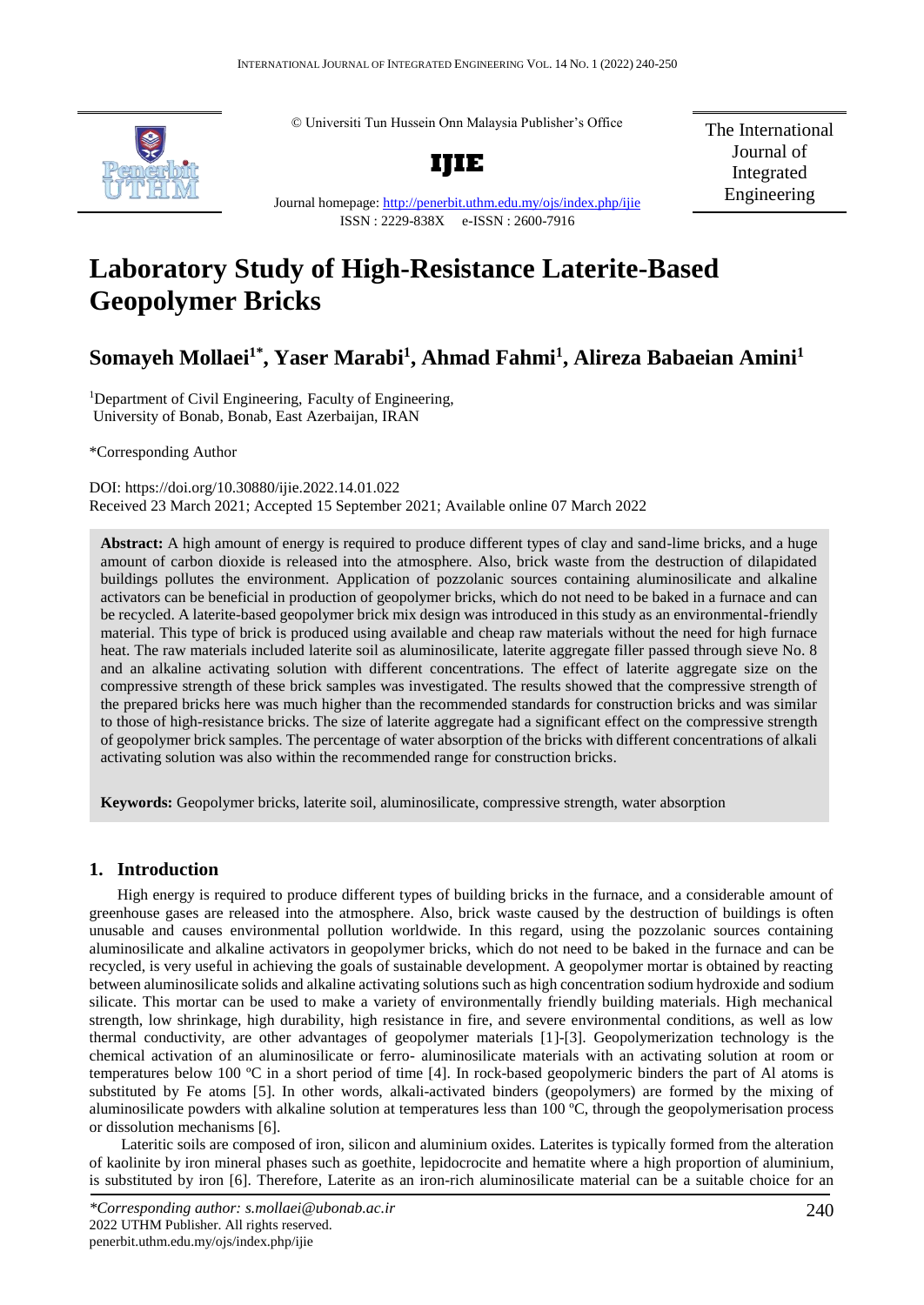aluminosilicate base component used in the geopolymeric construction materials. Various studies have been conducted on the behavioral characteristics of different types of laterite-based geopolymer mortar and concrete [7]-[11]. Udawattha and Halwatura [12] used fly ash in the construction of concrete blocks containing mud. They utilized alkaline solutions of sodium hydroxide and sodium chloride at different concentrations and investigated the resulting geopolymer reactions under an electron microscope. Youssef et al. [13] used a new alkaline activator called Minealithe to make geopolymer bricks that did not require heat for curing and had the same compressive strength as conventional bricks. Kamseu et al. [14] showed that the presence of amorphous silica helped low temperatures polymerization of the laterite. They proposed a new method for brick producing [14]. Singh [15] compared the compressive strength and water absorption of laterite building bricks with local building materials. He also used percentages of fly ash and lubricant in his mix design and achieved acceptable strengths for masonry bricks [15]. Azeko et al. [16] investigated the physical and mechanical properties of laterite bricks reinforced with polyethylene waste. Shimol et al. [17] presented light and economic geopolymer bricks using fly ash and bentonite, which its other raw materials were made of waste materials except the alkaline activating solution. The production of bricks and other building materials following the indicators of sustainable development in Africa was reviewed by Oyelami and Van-Rooy [18], and successful laterite soil application in the manufacturing of load-bearing and non-load-bearing bricks was reported. Olutoge and Oladunmoye [19] tested water absorption properties of laterite bricks containing cement and wood ash. They showed that optimal ratios of wood ash and cement could effectively reduce the water absorption of bricks [19]. Tarighat and Moazzenchi [20] investigated the effects of different variables such as type of alkaline solution, presence of micro-silica, curing temperature (higher than 100 °C), and the laterite content in the mixture of laterite-based bricks. They achieved a water absorption range of 9-14% and maximum compressive strength of 21 MPa [20]. Awolusi et al. [21] utilized waste saw dust ash and laterite as SCM (supplementary cementitious material) and fine aggregate in concrete. They proposed some mix ratios for load-bearing bricks and blocks made of laterized concrete. In a similar study, Sojobi [22] introduced sawdust wastes and laterite mix designs for eco-friendly lightweight interlocking concrete paving units. Further investigations on ultra-lightweight green interlocking paving units were performed by Sojobi et al. [23]. They combined usage of sawdust and laterite as partial cement and fine aggregate replacements, respectively. For further information see the comprehensive review of different forms of green concrete made by innovative mixes of waste materials and unconventional alternative materials reported by Liew et al. [24].

According to the review of previous studies in this field, it is necessary to perform the feasibility study of making geopolymer bricks using raw materials that are quickly and cheaply available in our neighborhood. Controlling the amount of carbon dioxide and natural soil using in industry, especially in construction industry, is a significant indicator of sustainable development to developed and developing countries. Therefore, the main focus of the current study is on the construction materials which do not need to be baked in a furnace and can be recycled. Here, the application of laterite-based geopolymeric materials in producing of the high-resistance bricks at a low curing temperature (85 °C) without the need for pressing was investigated. Introduce a laterite-based mix design for high-resistance construction material and its laboratory investigation are the most significant objectives of the current study. For this regard, an alkaline solution containing sodium hydroxide as well as the industrial sodium silicate were utilized, and the effect of laterite soil particle size (passing through sieves No. 30 and 100), as well as the concentration of the alkaline solution on the compressive strength and water absorption of the bricks, have been evaluated. In the introduced design mix ratios here, an attempt was made to use cheap and available raw materials and a simple process for molding and curing the bricks. The main goals here were achieving high compressive strength and reasonable water absorption.

#### **2. Materials and Methods**

The aluminosilicate material used to make the geopolymer bricks in this study is the laterite soil, collected from "Qaryaghdi" laterite quarry in Miandoab town, East Azerbaijan. Alkaline activation of the aluminosilicate to produce the geopolymer binder allows a good cohesion between different constituents of the material. Based on the results of X-ray Fluorescence (XRF) analysis, the chemical composition of the laterite soil (displayed in Table 1) indicates its rich sources of iron oxide aluminosilicate. Sodium silicate with a ratio of 2:4 and sodium hydroxide (99% caustic soda flakes) were used to prepare the alkaline activating solution. The alkaline solution of sodium hydroxide was made of drinking water. The tools and equipment used in this research include a pan mixer, a  $5\times20\times10$  cm wooden mold, an oven, and a compressive strength testing machine, available at the soil mechanics laboratory of the Department of Civil Engineering, Faculty of Engineering, University of Bonab. The X-ray diffraction analysis (XRD) test results related to the laterite soil sample are demonstrated in Fig. 1. According to Fig. 1, the laterite is composed of kaolinite (Aluminum Hydroxide Silicate), hematite (Iron Oxide), and cristobalite (Silicon Oxide) minerals.

**Table 1 - Chemical content of laterite soil (weight percentage) with XRF analysis.**

|  | SO3 P2O5 CaO MgO TiO2 Fe <sub>2</sub> O <sub>3</sub> SiO <sub>2</sub> Al <sub>2</sub> O <sub>3</sub> |  |  |  |
|--|------------------------------------------------------------------------------------------------------|--|--|--|
|  | 0.1 0.1 0.54 1.87 3.29 37.37 19.03 37.03                                                             |  |  |  |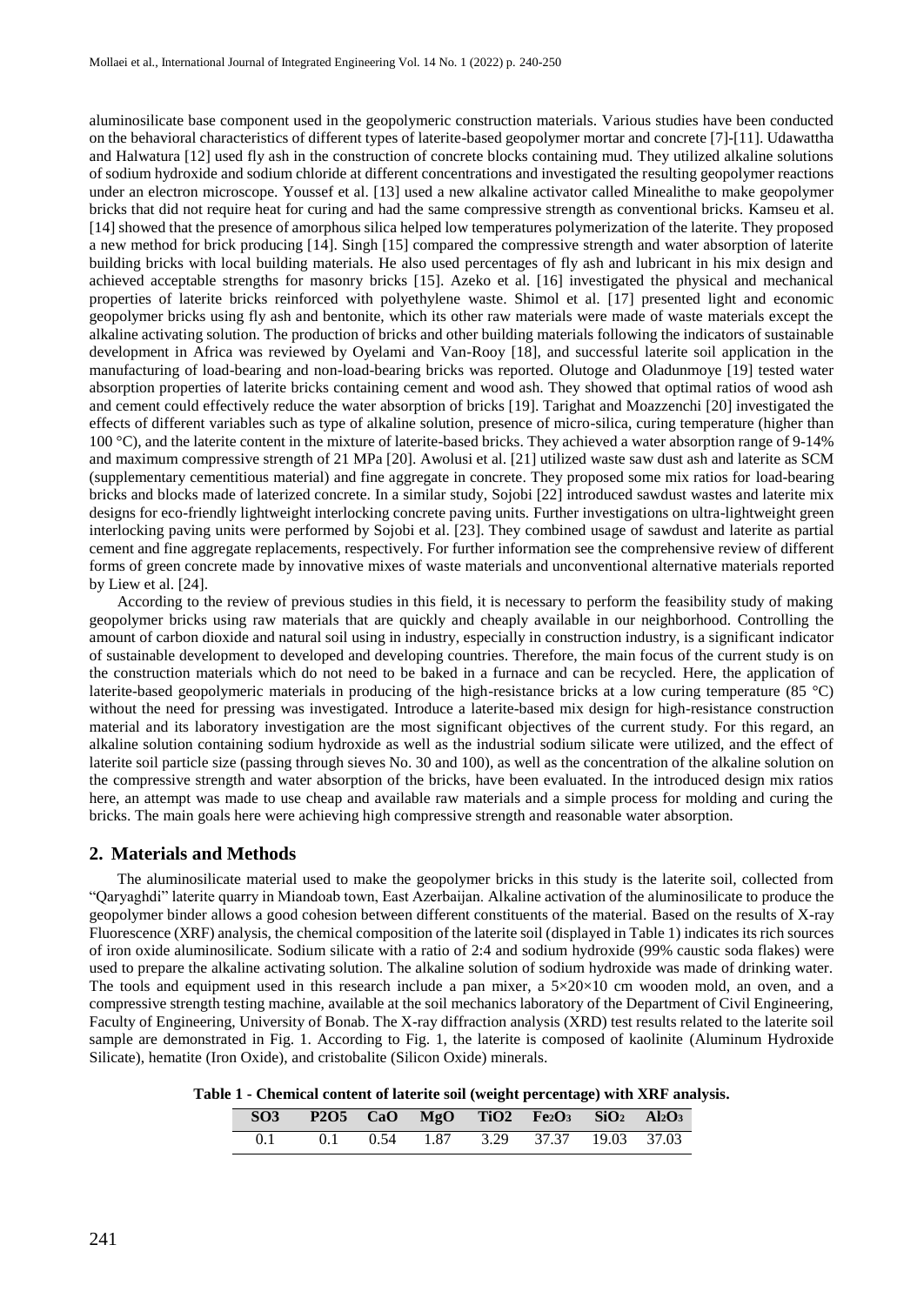

**Fig. 1 - XRD analysis of laterite soil**

Sodium hydroxide solution with a concentration of 8, 10, 14, and 18 M was used to make geopolymer brick samples. The mass ratios of sodium silicate to sodium hydroxide equal to 1 and 2 were selected to prepare the alkaline activating solutions. For example, the sample naming "G14-2" of geopolymer mortar indicates the use of 14 M sodium hydroxide solution and a mass ratio of sodium silicate to sodium hydroxide solution of 2. The laterite soil passed through sieves No. 30 and 100, and the laterite aggregate filler remaining on the sieve No. 8 were selected as the aluminosilicate base material and the filler aggregates, respectively. Then, the laterite powder and the laterite aggregates were poured into a plastic container, and the alkaline activator was gently added and mixed. Then, the mixture was poured into a pan mixer and after 5 minutes of complete mixing, casted into the wooden molds having a size of  $10\times20\times5$  cm and vibrated on a vibrating device. Also, for all the mix proportions in Table 2, several perforated brick samples were prepared and tested which are named in the table with suffix "P". Pictures of raw materials and molded brick samples were displayed in Fig. 2.





**Fig. 2 - Samples preparation (a) Raw materials; (b) Molding ordinary and perforated samples; (c) Compressive strength testing machine**

The molded brick samples here were oven drying at a relatively low temperature  $(85 \degree C)$  for three days, and compressive strength was measured 7 and 28 days after leaving the oven. The curing Process is defined in an Iranian national patent [25]. The average compressive strength of every three samples of each design mix ratio was calculated. The water absorption percentage of each design mix with specific molarity was also determined at 7 and 28 days ages.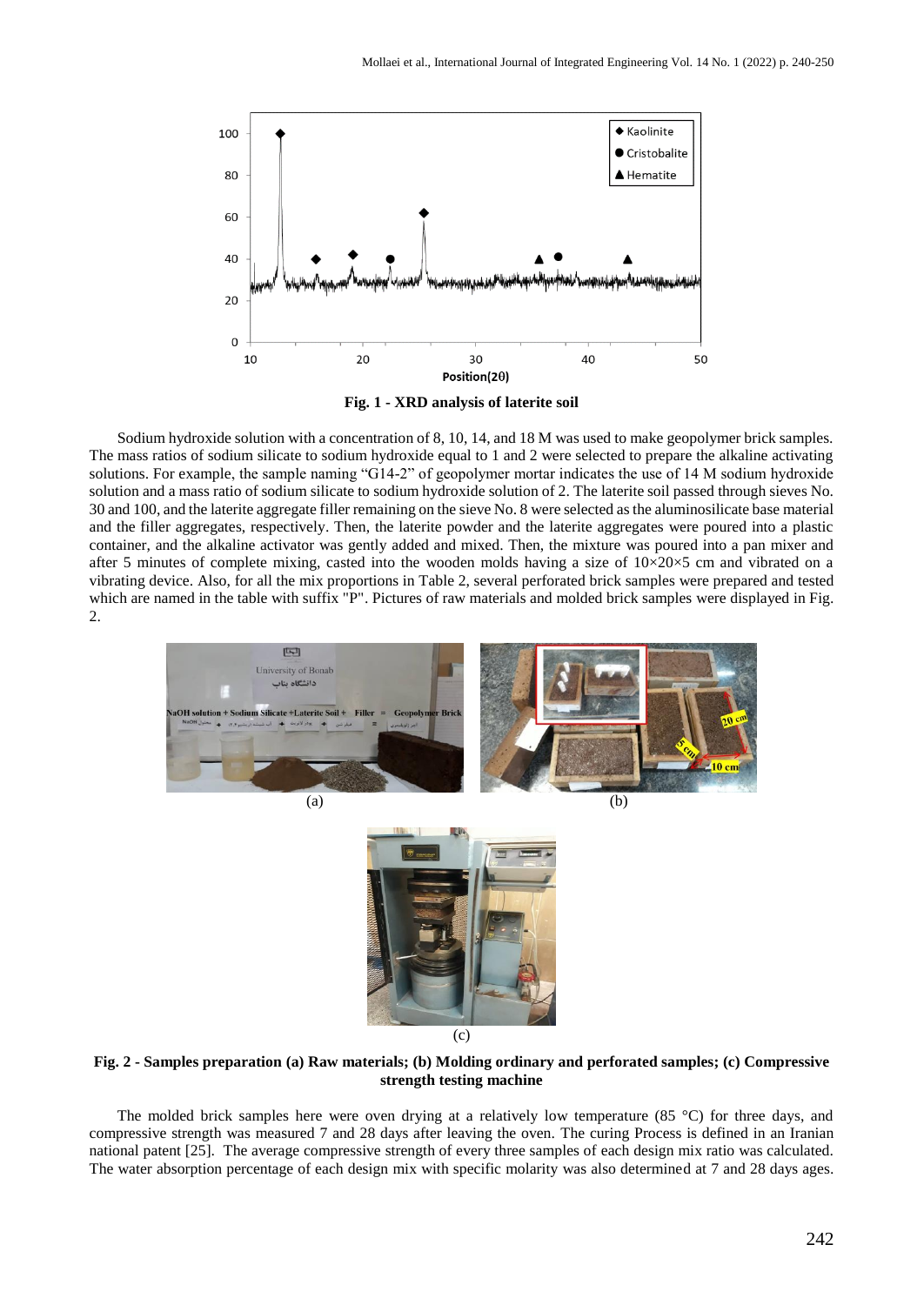To measure the water absorption percentage, requirements of ASTM-C67–03a standard [26] (in accordance with Iranian National Standard ISIRI-7 [27]) for the method of boiling for 5 hours at a temperature range of 110-115 °C was used. The water absorption capacity of the brick is then obtained by Eq. (1).

Water absorption (
$$
\%
$$
) = 100(W<sub>2</sub> - W<sub>1</sub>)/W<sub>1</sub> (1)

where,  $W_1$  is dry weight, and  $W_2$  is wet weight of the sample.

The testing program and mix proportion of geopolymer brick samples are according to Table 2. Several conventional clay bricks were also purchased from the market and have been subjected to compressive strength tests, and measurement of water absorption (mixing: clay, silica sand and water with baking in a kiln at 1000 °C temperature). It should be noted that for each sample ratio in Table 2, 6 perforated brick samples were also prepared and subjected to compressive strength tests at the ages of 7 and 28 days which are named in the table with suffix "P".

| No.            | Composition              | <b>Activator/Pozzolan</b><br>ratio | Laterite<br>Soil $(gr)$ | Laterite<br>aggregate filler<br>(gr) | <b>NaOH</b><br>solution<br>(ml) | Na <sub>2</sub> SiO <sub>3</sub><br>(ml) | Number of<br>samples |
|----------------|--------------------------|------------------------------------|-------------------------|--------------------------------------|---------------------------------|------------------------------------------|----------------------|
| 1              | $G-F8-1$<br>$P-G-F8-1$   | 0.33                               | 900                     | 900                                  | 148.5                           | 148.5                                    | $4\times3$           |
| $\overline{2}$ | $G-F8-2$<br>$P-G-F8-2$   | 0.33                               | 900                     | 900                                  | 99                              | 198                                      | $4\times3$           |
| 3              | $G-F10-1$<br>$P-G-F10-1$ | 0.33                               | 900                     | 900                                  | 148.5                           | 148.5                                    | $4\times3$           |
| $\overline{4}$ | G-F 10-2<br>P-G-F 10-2   | 0.33                               | 900                     | 900                                  | 99                              | 198                                      | $4\times3$           |
| 5              | $G-F14-1$<br>$P-G-F14-1$ | 0.33                               | 900                     | 900                                  | 148.5                           | 148.5                                    | $4\times3$           |
| 6              | G-F 14-2<br>P-G-F 14-2   | 0.33                               | 900                     | 900                                  | 99                              | 198                                      | $4\times3$           |
| 7              | $G-F18-1$<br>$P-G-F18-1$ | 0.33                               | 900                     | 900                                  | 148.5                           | 148.5                                    | $4\times3$           |
| 8              | G-F 18-2<br>$P-G-F18-2$  | 0.33                               | 900                     | 900                                  | 99                              | 198                                      | $4\times3$           |

**Table 2 - Mix proportion of geopolymer brick samples with laterite aggregate filler**

# **3. Results and Discussion**

The specific weight of traditional clay bricks in Iran is about 1700 kg/m3, and the weight of each brick is about 2 kg that gives a number of approximately 450-500 of bricks per ton weight. The laterite-based geopolymer bricks introduced in this study had similar weight characteristics, and the perforated samples were about 300 g lighter than normal samples. In this study, some of the geopolymer brick samples with different molarity were selected for electron scanning by an SEM device to investigate their microstructural aspects. The results of SEM imaging, along with energy-dispersive Xray spectroscopy EDAX analysis on the laterite and 10 M laterite-based geopolymer samples containing laterite aggregates are presented in Fig. 3. The increase in sodium ion peak in the geopolymer sample (Fig. 3 (d)) comparing to the original laterite particles (Fig. 3 (c)) indicates the chemical reactions between the activating solution (containing sodium hydroxide and sodium silicate) and the laterite powder as an aluminosilicate source.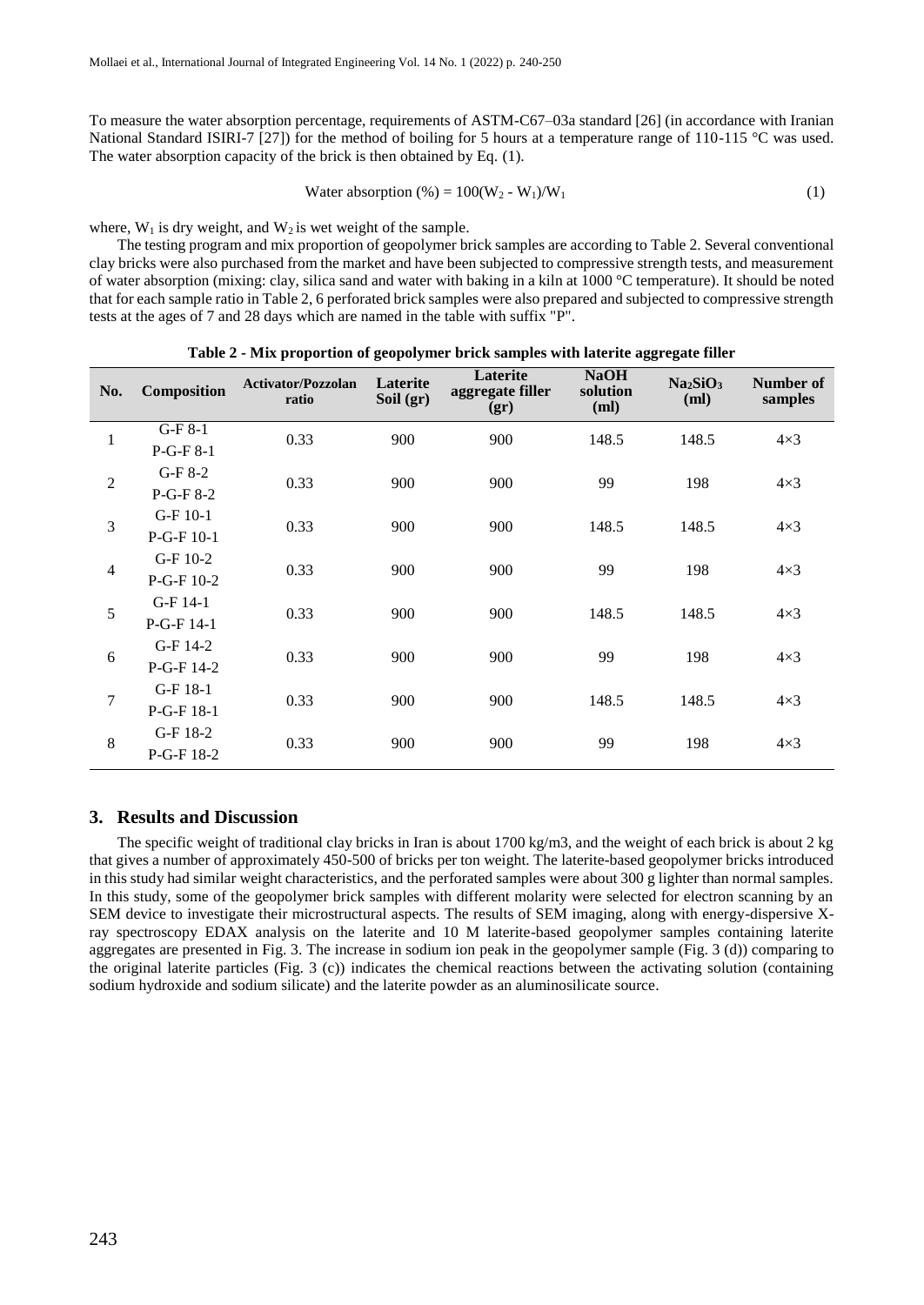

**Fig. 3 - SEM images and AEDX spectra of: (a) and (c) for laterite particle; (b) and (d) for 10 M geopolymer samples, respectively**

## **3.1 Compressive Strength Test**

The average compressive strength of the geopolymer brick samples at 7 and 28 days are presented in Fig. 4 and Fig. 5 for bricks made of laterite soil passing through the sieve No. 30 and 100, respectively. The composition named "Com. Brick" at the following diagrams refers to the control clay bricks chosen from the popular commercial bricks in Iran. It can be seen that the compressive strength at 7 and 28 days of all samples cured in the oven is higher than 23 MPa, which is much higher than the resistance of traditional clay brick samples, and it is near to the expected strength of engineering (high-resistance) bricks. It is noteworthy that this high strength is achieved even at an early age. Also, the highest resistance was obtained in the concentration of 14 M sodium hydroxide solution, and the mass ratio of sodium silicate to sodium hydroxide solution of 1 (37.5 MPa) for the case of No. 30 sieve screening of the laterite soil. And, for this case, the lowest resistance was obtained in the concentration of 8 M sodium hydroxide solution (24.5 MPa). For the case of using a sieve No. 100, similarly, the highest compressive strength (45 MPa) was obtained at a concentration of 14 M sodium hydroxide solution and a mass ratio of sodium silicate to sodium hydroxide solution of 1 and the lowest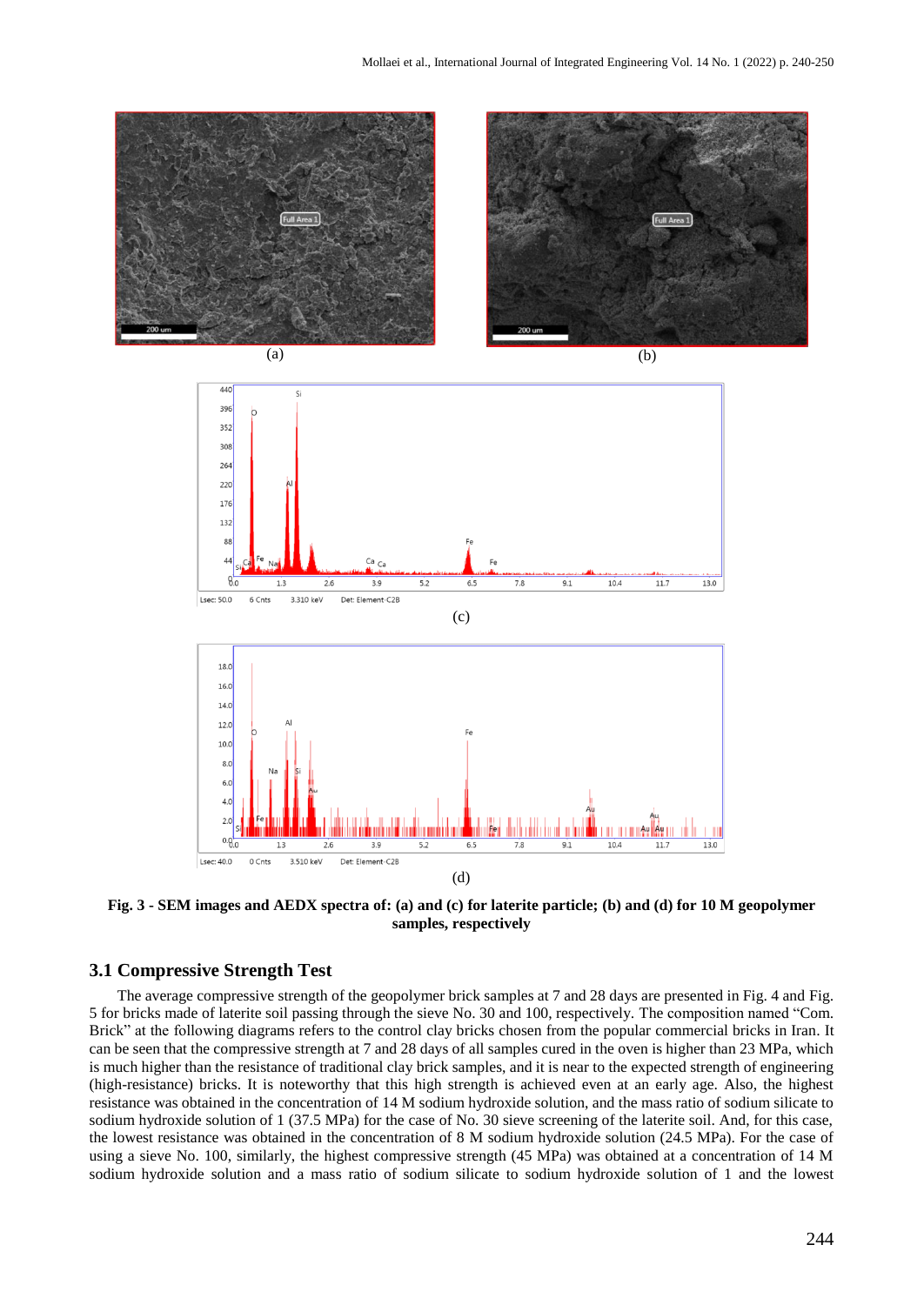compressive strength (30.8 MPa) at the sodium hydroxide solution concentration of 8 M. Compressive strength of bricks made with an alkaline solution containing 10 M sodium hydroxide is not significantly different from bricks made with an alkaline solution containing 8 M sodium hydroxide. Therefore, to produce bricks with a lower cost and adequate compressive strength, it is recommended to use an alkaline solution containing 8 M sodium hydroxide, and a mass ratio of sodium silicate to sodium hydroxide solution of 1.



**Fig. 4 - Average compressive strength of the laterite-based geopolymer bricks at 7 and 28 d (sieve No. 30) containing laterate aggregates as filler**



**Fig. 5 - Average compressive strength of the laterite-based geopolymer brick samples at 7 and 28 d (sieve No. 100) containing laterite aggregate filler**

From the above-mentioned results, it is clear that the obtained strengths are comparable to the minimum standards for high-strength engineering clay bricks proposed by the Iranian and international standards [27], [28] and are far higher than the strength of common construction bricks in the market. The similarity of the 3-day resistance to thoes of 28-day indicates that most of the geopolymerization reactions took place at a very early age.

To better investigations, the compressive strength of all samples at 7 and 28 days is shown in Fig. 6 and Fig. 7, respectively. It can be seen that in the case of using laterite soil passing through a sieve No. 100, the compressive strength of the brick is generally higher than in the case of using the sieve No. 30 (14-39% differences). This phenomenon is due to the smaller size of the laterite powder grains and their higher specific surface area, which improves the geopolymerization reactions. Finer the laterite aggregate size, higher the compressive strength of the material; But this needs to be investigated more pricelessly.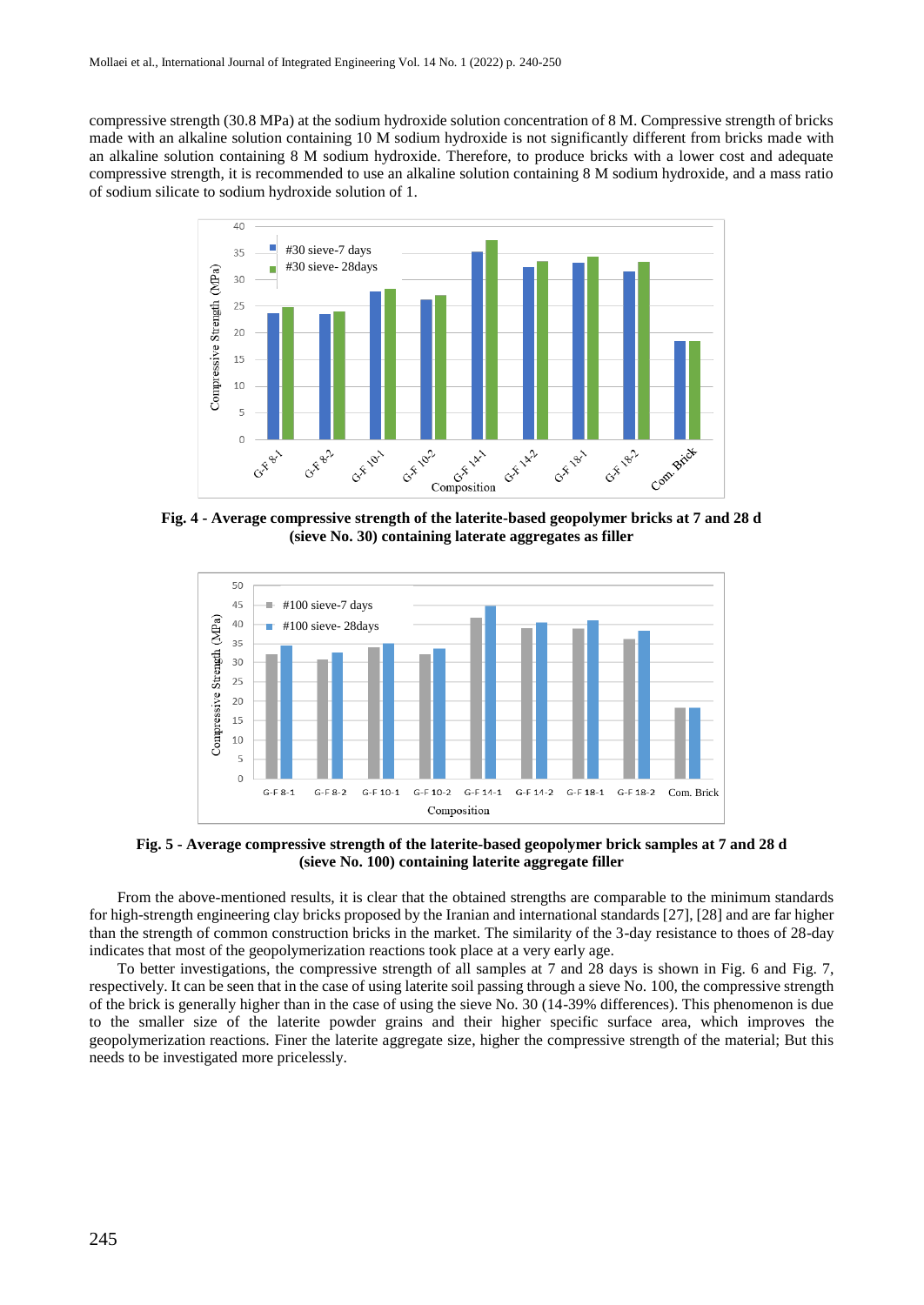

**Fig. 6 - Average compressive strength of the geopolymeric brick samples at 7 d with laterite screened through sieve No. 30 and 100**



**Fig. 7 - Average compressive strength of the geopolymeric brick samples at 28 d with laterite screened through sieve No. 30 and 100**

The average compressive strength of the geopolymer perforated brick samples at 7 and 28 days are presented in Fig.s 8 and 9 for bricks made of laterite soil passing through sieves No. 100 and 30, respectively. It can be seen that despite the lower mass of perforated bricks compared to normal ones, the compressive strength of all perforated brick samples at 7 and 28 days is still in a high range and does not decrease significantly (more than 28 MPa and 22 MPa for sieves No. 100 and 30, respectively).



**Fig. 8 - Average compressive strength of the perforated geopolymer bricks at 7 and 28 d with laterite (passing sieve No. 100) and laterite aggregate filler**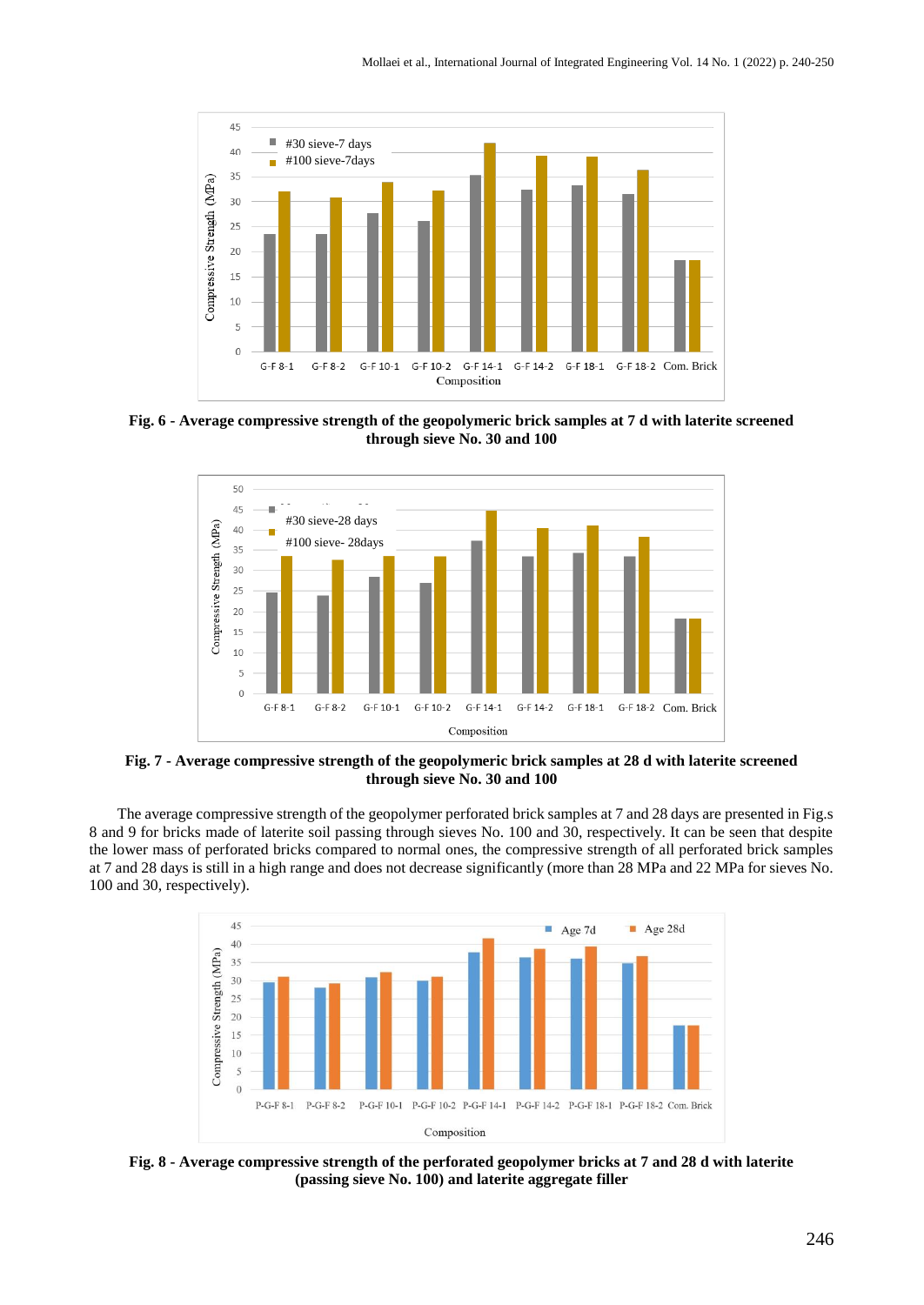

**Fig. 9 - Average compressive strength of the perforated geopolymer bricks at 7 and 28 d with laterite (passing sieve No. 30) and laterite aggregate filler**

#### **3.2 Water Absorption Test**

Fig. 10 shows the water absorption capacity of the samples. It can be seen that with increasing the sodium hydroxide solution content and the mass ratio of sodium silicate to sodium hydroxide solution, the water absorption of geopolymer bricks has also increased. In general, the water absorption of geopolymer bricks introduced here is 17 to 51% lower than conventional control clay bricks. At the same time, it provides the requirements for the minimum water absorption necessary for adhesion to the mortar.



**Fig. 10 - Water absorption capacity of geopolymer brick samples with laterite aggregate filler**

Gradually increase in water absorption due to increase in sodium hydroxide density and a higher ratio of sodium silicate to sodium hydroxide solution is evident in Fig. 10. This might be happening because of the increased porosity of the material arising from higher viscosity of the alkaline solution comparing to the less concentration solutions. However, this phenomenon requires further experimental investigations.

The range of water absorption of laterite bricks introduced here (in most samples) is within limits recommended in Iranian National Standard No. 7 [27] and Part 5 of the Iranian national building code [29]. Table 3 lists the required specifications of bricks for severe, moderate, and mild weathering conditions (S, M, and N, respectively) according to ASTM-C standard. C-62 series clay bricks are suitable for construction work, and C-902 series bricks are desired for pavement applications under light traffic conditions. The requirements of clay bricks according to the Iranian national building code (Part 5) are shown in Table 4. Considering Tables 3 and 4, it can be inferred that in terms of resistance properties and water absorption, most samples made and tested in this study are in the range of high-strength (engineering) load-bearing bricks and can even be used in pavement applications.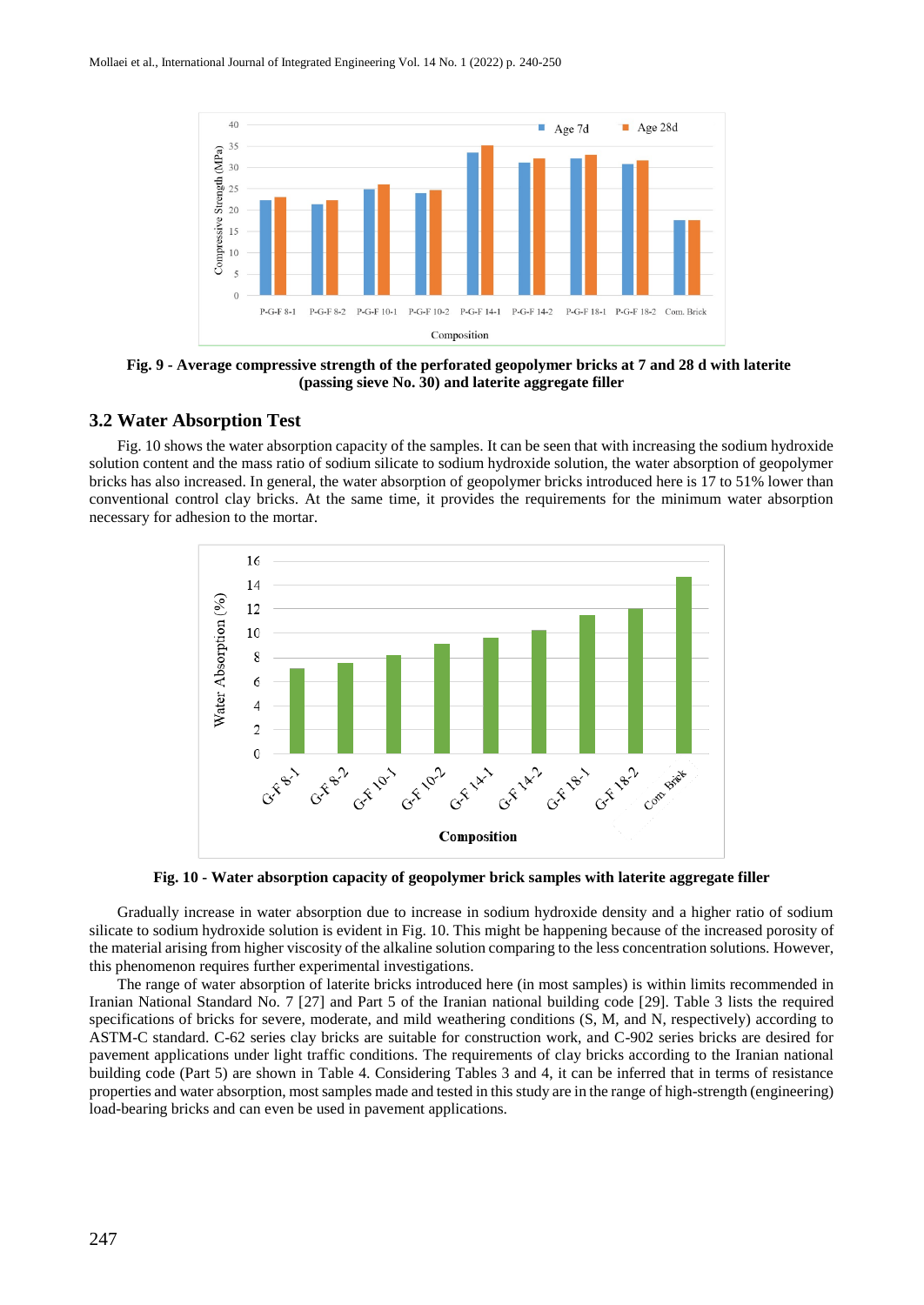| <b>Brick Class</b> |           | <b>Minimum Compressive</b><br>Strength psi (MPa) |             | <b>Maximum Cold Water</b><br>Absorption, % |            |  |
|--------------------|-----------|--------------------------------------------------|-------------|--------------------------------------------|------------|--|
|                    |           | Average of 5                                     | Individual  | Average of 5                               | Individual |  |
|                    |           | brick                                            |             | brick                                      |            |  |
| C 62 Grade         | <b>SW</b> | 3000 (20.7)                                      | 2500 (17.2) |                                            |            |  |
|                    | MW        | 2500 (17.2)                                      | 2200 (15.2) |                                            | -          |  |
|                    | <b>NW</b> | 1500(10.3)                                       | 1250(8.6)   |                                            |            |  |
| C 902 Class        | SX.       | 4000(27.6)                                       | 3500 (24.1) | 16.0                                       | 18.0       |  |
|                    | <b>MX</b> | 3000 (20.7)                                      | 2500 (17.2) | 14.0                                       | 17.0       |  |
|                    | N X       | 3000 (20.7)                                      | 2500 (17.2) | No limit                                   | No limit   |  |

| Table 3 - Standard specifications of clay bricks according to ASTM-C [28], [30] |  |
|---------------------------------------------------------------------------------|--|
|                                                                                 |  |

|  | Table 4 - Performance specifications of clay bricks according to Iranian national building code- Part 5 [29] |  |
|--|--------------------------------------------------------------------------------------------------------------|--|
|  |                                                                                                              |  |

| <b>Brick Class</b> |                 |         | <b>Minimum Compressive</b><br>Strength, (MPa) | <b>Maximum Water</b><br>Absorption <sup>*</sup> , % |            |
|--------------------|-----------------|---------|-----------------------------------------------|-----------------------------------------------------|------------|
|                    |                 | Average | Individual                                    | Average                                             | Individual |
| Engineering brick  | $Class-1$       | 35      | 30                                            | 12                                                  |            |
|                    | $Class-2$       | 25      | 20                                            |                                                     |            |
| Facing brick       | $Class-1$       | 14      | 11                                            | 18                                                  | 20         |
|                    | Class-2         | 12      | 9                                             |                                                     |            |
| Building brick     | Load bearing    | 8       | 6                                             |                                                     |            |
|                    | Non-loadbearing |         |                                               |                                                     |            |

\* Minimum Water Absorption: 8%

#### **4. Conclusion**

In this paper, a mix design for recyclable and eco-friendly geopolymer bricks was presented. Laterite soil was utilized here as a pozzolanic solid component with a laterite aggregate filler in combination with an alkaline activating solution of sodium silicate and NaOH. These bricks are cured in the oven with a temperature below 100 °C and gained high compressive strength at an early age. The bricks introduced here were molded without the need for pressing force and in a simple curing process. The compressive strength of the introduced bricks was much higher compared to the conventional clay bricks, and their water absorption capacity was in a reasonable range. Therefore, laterite based geopolymer bricks introduced here can be very suitable constructions materials for load-bearing applications (with a minimum compressive strength of 24 MPa). Also, the results showed that in the case of using laterite powder passing through a sieve No. 100, the compressive strength of the bricks was always be higher than the case of using laterite passing the sieve No. 30. From the economic point of view, the production of perforated geopolymer bricks using an alkaline solution containing 8 M sodium hydroxide solution was more cost-effective than other samples and had adequate mechanical strength.

Cost comparison of geopolymer bricks commercial clay bricks in Iran was done as shown in Table 5. Cost benefits analysis was implemented using the method described by Sojobi & Liew [31]. Perforated geopolymer brick proposed here obtained the highest ranking with strength to cost of MPa/US\$ 132 followed by the solid geopolymer brick in this study with MPa/US\$ 120 while the strength to cost of MPa/US\$ 50 was obtained by the solid commercial clay brick.

| Table 5 - Kalikung of sonu anu perforateu geopolymer brieks anu commercial clay brieks |                          |                                      |                             |                                                |  |  |  |
|----------------------------------------------------------------------------------------|--------------------------|--------------------------------------|-----------------------------|------------------------------------------------|--|--|--|
| <b>Brick Sample</b>                                                                    | Cost per brick<br>(US\$) | <b>Compressive strength</b><br>(MPa) | Strength/cost<br>(MPa/US\$) | <b>Ranking in</b><br>terms of<br>Strength/cost |  |  |  |
| Solid geopolymer<br><b>bricks</b>                                                      | 0.2                      | 24                                   | 120                         | 2                                              |  |  |  |
| Perforated<br>geopolymer bricks                                                        | 0.167                    | 22                                   | 132                         |                                                |  |  |  |
| Solid commercial<br>clay bricks                                                        | 0.22                     | 11                                   | 50                          | 4                                              |  |  |  |
| Perforated<br>commercial clay<br>bricks                                                | 0.252                    | 17                                   | 67.5                        | 3                                              |  |  |  |

**Table 5 - Ranking of solid and perforated geopolymer bricks and commercial clay bricks**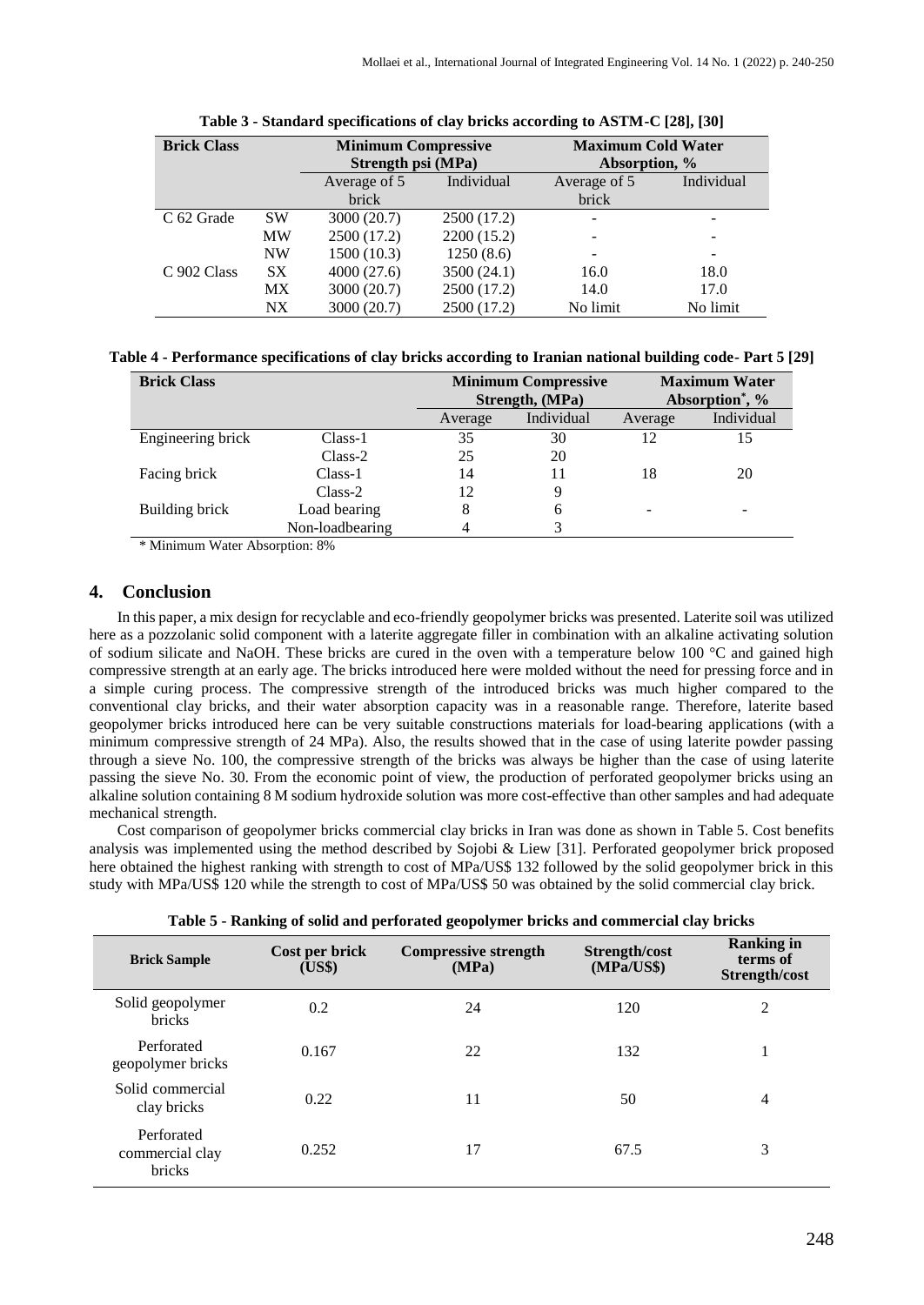Initial price analysis in this study showed approximately 5,000 Rials (about 0.2 US\$) were required for each lateritebased geopolymer brick sample under the laboratory conditions, which can compete with conventional building bricks in the market. It should be noted that in a practical factory environment, due to the existence of mass production facilities, these costs can be reduced significantly. As a result, these bricks will be an excellent alternative to the conventional clay bricks, which is also very desirable in savings clay consumption (which is essential for agricultural applications).

We can also recommend the high-strength bricks introduced here for façade and pavement applications. Therefore, to continue the studies, abrasion, and durability tests against freeze-thaw cycles should be implemented. According to the experience of the authors, the laterite-based geopolymer bricks introduced here will show high resistance to fire, freezing, and thawing and abrasion. Also, it is predicted that if the curing temperature increases, the strength of the resulting bricks would increase significantly. So that by further increasing the compressive strength of the laterite bricks, it is possible to produce the bricks for paving purposes that meet the requirements of the Iranian National Standard ISIRI-20185 [32].

## **Acknowledgement**

We would like to kindly appreciate the support of the Office of Student Scientific Associations of the University of Bonab for conducting this research.

#### **References**

- [1] Duxson, P., Fernández-Jiménez, A., Provis, J. L., Lukey, G. C., Palomo, A., & Van- Deventer, J. S. J. (2007). Geopolymer technology: The current state of the art. Journal of Materials Science, 42(9), 2917-2933. DOI: 10.1007/s10853-006-0637-z. Retrieved from https://link.springer.com/article/10.1007/s10853-006-0637-z
- [2] Khale, D., & Chaudhary, R. (2007). Mechanism of geopolymerization and factors influencing its development: A review. Journal of Materials Science, 42, 729-746. DOI: 10.1007/s10853-006-0401-4.
- [3] Karolina, R. (2020). Geopolymer concrete made from volcanic ash of Mount Sinabung. International Journal of Integrated Engineering, 12(1), 315-320.
- [4] Mimboe, A. G., Abo, M. T., Djobo, J. N. Y., Tome, S., Kaze, R. C., & Deutou, J. G. N. (2020). Lateritic soil basedcompressed earth bricks stabilized with phosphate binder. Journal of Building Engineering, 31, 101465. DOI: https://doi.org/10.1016/j.jobe.2020.101465.
- [5] Davidovits, J., & Davidovits, R. (2020). Ferro-sialate geopolymers., Geopolymer Institute Library. DOI:10.13140/RG.2.2.25792.89608/2.
- [6] Kaze, C. R., Lecomte-Nana, G. L., Kamseu, E., Camacho, P. S., Provis, J. L., Duttine, M., Wattiaux, A., & Melo, U. C. (2021). Mechanical and physical properties of inorganic polymer cement made of iron-rich laterite and lateritic clay: A comparative study. Cement and Concrete Research, 140, 106320. DOI: 10.1016/j.cemconres.2020.106320.
- [7] Mbumbia, L., de-Wilmars, A. M., & Tirlocq, J. (2000). Performance characteristics of lateritic soil bricks fired at low temperatures: A case study of Cameroon. Construction and Building Materials, 14(3), 121-131. DOI: 10.1016/S0950-0618(00)00024-6.
- [8] Gualtieri, M. L., Romagnoli, M., Pollastri, S., & Gualtieri, A. (2015). Inorganic polymers from laterite using activation with phosphoric acid and alkaline sodium silicate solution: mechanical and microstructural properties. Cement and Concrete Research, 67, 259-270. DOI: 10.1016/j.cemconres.2014.08.010.
- [9] Kaze, R. C., à Moungam, L. M. B., Cannio, M., Rosa, R., Kamseu, E., Melo, U. C., & Leonelli, C. (2018). Microstructure and engineering properties of Fe2O3 (FeO)-Al2O3-SiO2 based geopolymer composites. Journal of Cleaner Production, 199, 849-859. DOI: 10.1016/j.jclepro.2018.07.171.
- [10] Djobo, J. N. Y., Elimbi, A., Kouamo, H. T., & Kumar, S. (2016). Mechanical properties and durability of volcanic ash based geopolymer mortars. Construction and Building Materials, 124, 606-614. DOI: 10.1016/j.conbuildmat.2016.07.141.
- [11] Kaze, C. R., Djobo, J. N. Y., Nana, A., Tchakoute, H. K., Kamseu, E., Melo, U. C., Leonelli, C., & Rahier, H. (2018). Effect of silicate modulus on the setting, mechanical strength and microstructure of iron-rich aluminosilicate (laterite) based-geopolymer cured at room temperature. Ceramics International, 44(17), 21442-21450. DOI: 10.1016/j.ceramint.2018.08.205.
- [12] Udawattha, C., & Halwatura, C. (2018). Geopolymerized self-compacting mud concrete masonry units. Case Studies in Construction Materials, 9, e00177. DOI: 10.1016/j.cscm.2018.e00177.
- [13] Youssef, N., Dakhli, Z., & Lafhaj, Z. (2018). Geopolymer-based bricks may be the next generation of bricks: A case study of minealithe as an alkaline activator. International Conference on Alkali Activated Materials and Geopolymers: Versatile Materials Offering High Performance and Low Emissions, Tomar, Portugal.
- [14] Kamseu, E., Rodrigue, K., & Leonelli, C. (2018). Reinventing the structural fired clay bricks through the geopolymerisation of laterites. International Conference on Alkali Activated Materials and Geopolymers: Versatile Materials Offering High Performance and Low Emissions, Tomar, Portugal.